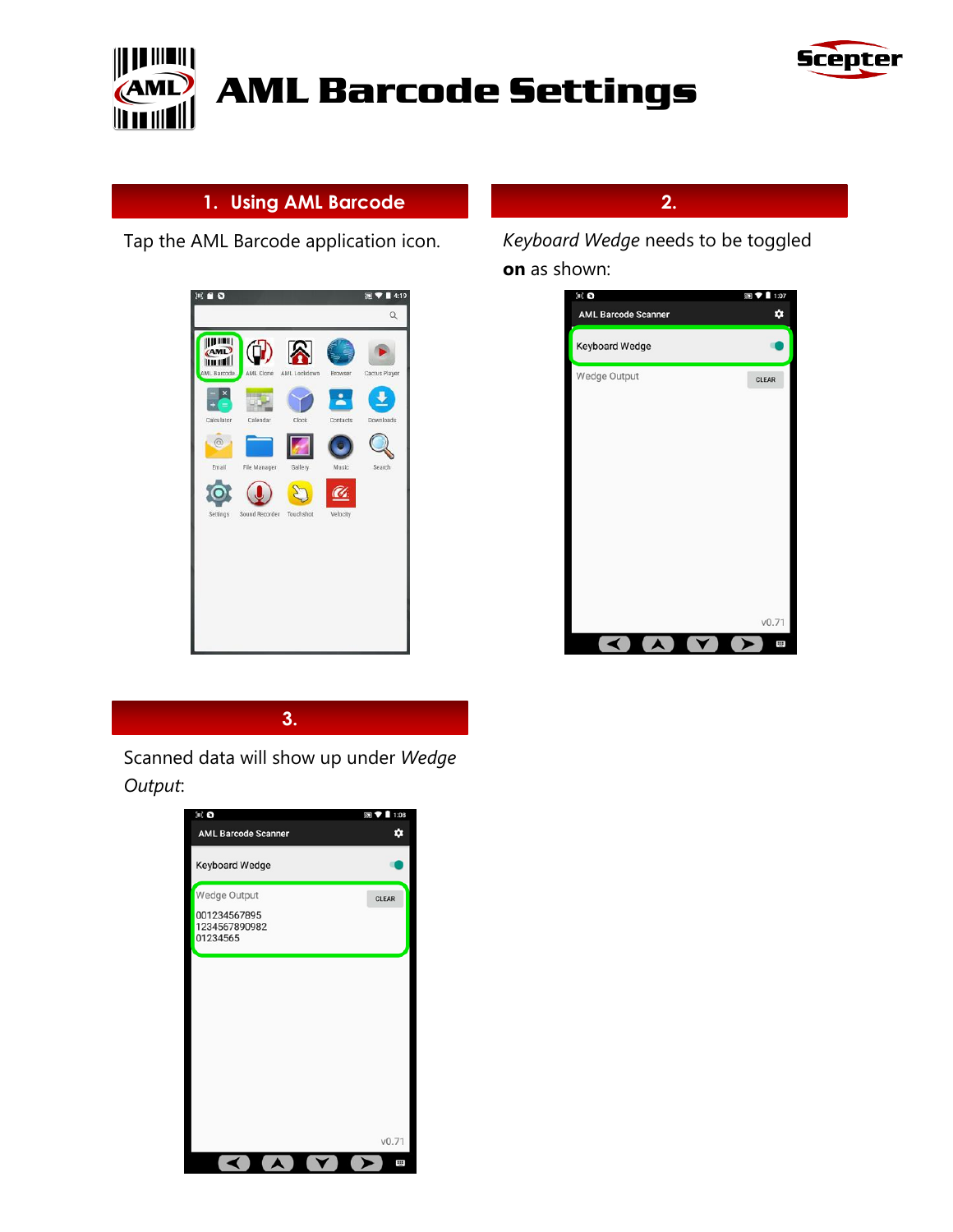# **4. Changing Barcode Settings**

To change the Barcode Settings, tap on the Settings icon in the upper right-hand corner. Default settings are show below, right.





# **5. Options**

(Note: Settings in **BOLD** denote default settings)

#### Keyboard Wedge Mode

Protocol in which scanned data is transmitted to input field(s).

- *Fast Input* optimized for quickest data transmission
- *True Key Press—* emulates sequential keyboard input (*NOTE: True Key Press* is normally used if problems arise with scanned data using *Fast Input*.)

#### Prefix

Attaches keyboard input to beginning of scanned data.

- *None*  no prefix
- *Custom*  acknowledges any ASCII or HEX character value(s)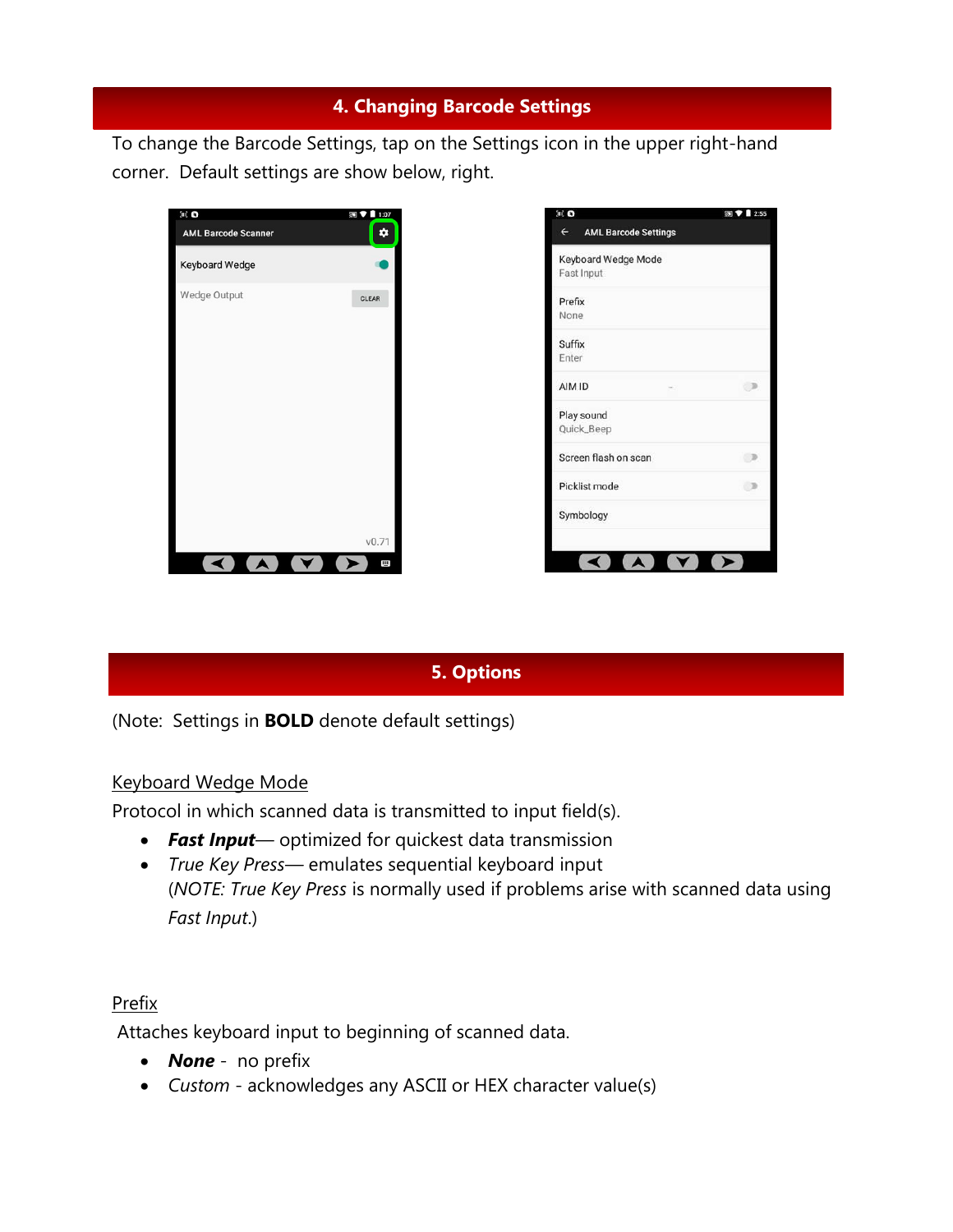# **5. Options (cont'd)**

## **Suffix**

Attaches keyboard input to end of scanned data.

- *None -* no suffix
- *Enter* emulates the <Enter> key
- *Tab -* emulates the <Tab> key
- *Custom* acknowledges any ASCII or HEX character value(s).

## AIM ID

Prefixes (AIM Symbology Identifier) codes to scanned data. **Disabled** by default.

## Play sound

Allows the user to change the sound of the audible beep, following scans.

• **Quick\_Beep** by default.

## Screen flash on scan

Flashes the screen the color **green** for successful scans; and **red** for misreads. **Disabled**  by default.

Picklist Mode *(only available on Scepters equipped with 2D Imaging barcode scanners)* Enabling this will narrow focus of the laser/aimer. (Reduce unintended reads of barcodes close in proximity)*.* **Disabled** by default.

## **Symbology**

Enables/disables specific barcode symbologies (e.g. UPC, Code 128, Code 39, Datamatrix, etc.).